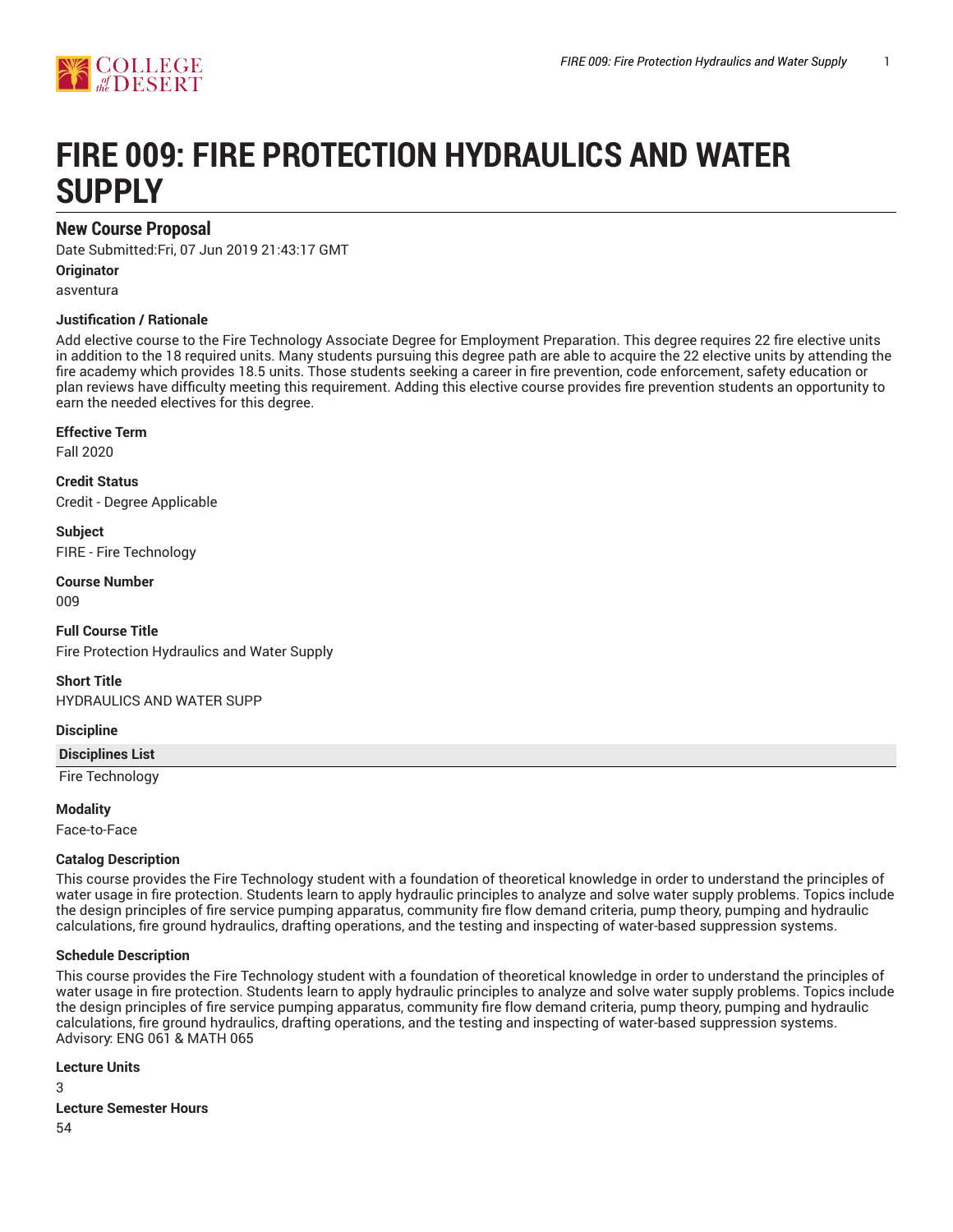

**Lab Units**  $\Omega$ **In-class Hours** 54 **Out-of-class Hours** 108 **Total Course Units** 3 **Total Semester Hours** 162 **Prerequisite Course(s)** Advisory: ENG 061 & MATH 065 **Required Text and Other Instructional Materials Resource Type** Book **Open Educational Resource** Yes **Author** William F. Crapo **Title** Fire Protection Hydraulics and Water Supply **Edition** Third **City** Burlington, MA 01803 **Publisher** Jones and Bartlett Learning **Year** 2017 **College Level** Yes **Flesch-Kincaid Level** 12th grade **ISBN #** 978128405852-9

**Class Size Maximum** 30

**Entrance Skills** Write organized summaries and responses to readings.

## **Requisite Course Objectives**

ENG 061-Use theses to organize paragraphs into coherent analyses. ENG 061-Demonstrate the ability to think critically and express ideas using various patterns of development.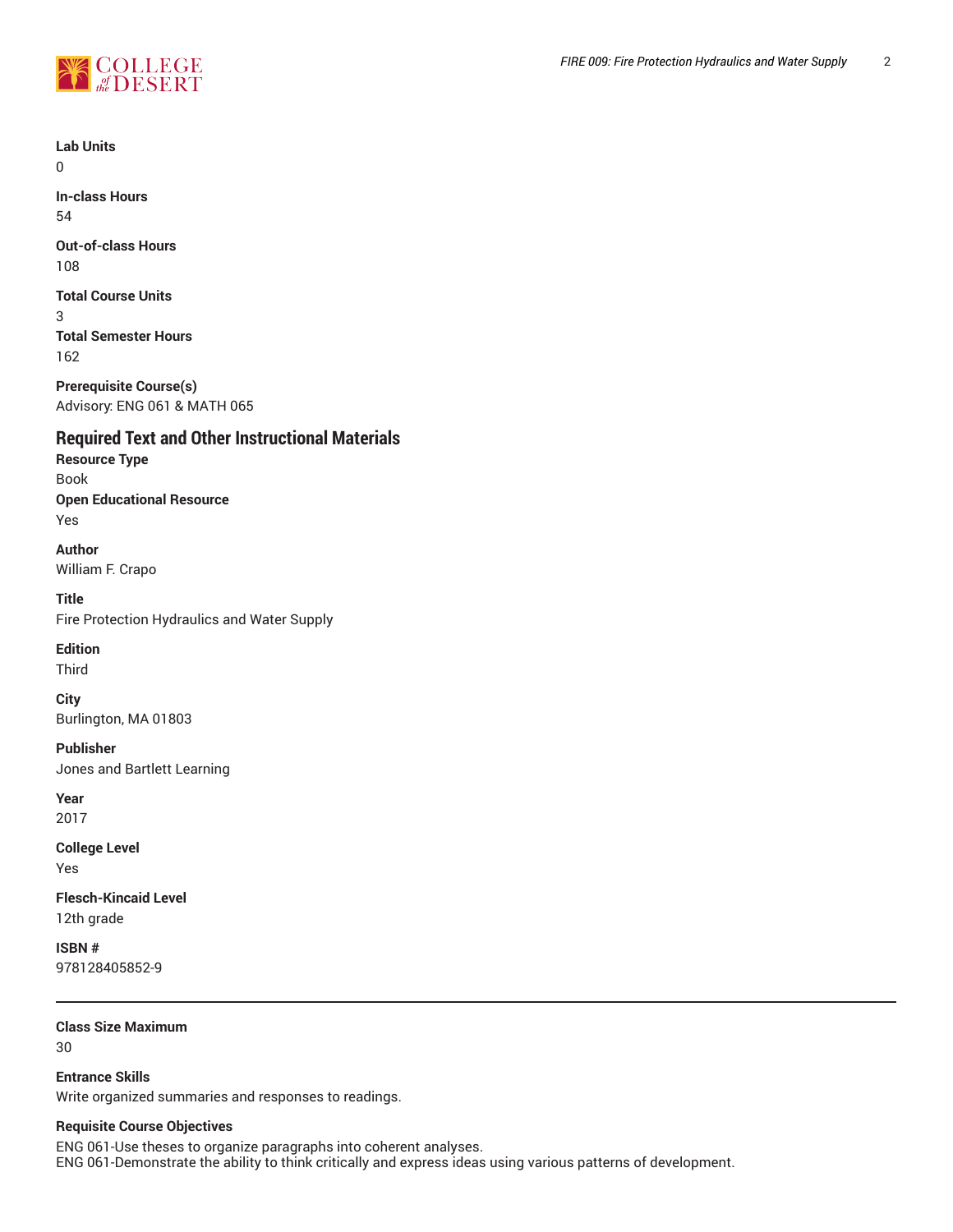

ENG 061-Recognize features of style such as purpose, audience and tone integrate these elements into academic and professional writing.

ENG 061-Utilize a handbook to properly cite and document source material in MLA format.

#### **Entrance Skills**

Ability to perform basic mathematical operations, unit measure, rounding, and conversions.

#### **Requisite Course Objectives**

MATH 065-Demonstrate proficiency in basic number facts (addition, subtraction, multiplication, division of integer numbers). MATH 065-Convert between improper fractions and mixed numbers.

MATH 065-Compute using the four basic operations of addition, subtraction, multiplication, and division on the rational numbers in both fraction and mixed number forms.

MATH 065-Apply the basic operations to solve application problems that involve integer numbers, decimals, mixed numbers and rational numbers.

MATH 065-Use rounding and estimation to solve problems involving rational numbers, mixed numbers and decimals.

MATH 065- Apply methods of conversion between percents, decimals, and fractions.

MATH 065- Determine the solution to equations involving percents by deductive reasoning.

MATH 065- Recognize and convert between units of measurements in the American and metric systems involving rational numbers, mixed numbers and decimals using conversion factors or proportions.

#### **Course Content**

- 1. Principles of fire department hydraulics
	- a. Water  $-$  the primary extinguishing agent.
	- b. Principles of water pressure.
	- c. Head pressure.
	- d. Elevation pressure.
	- e. Principles of force in water.
	- f. Force on the base of a container.
	- g. Force on clapper valves.
	- h. Bernoulli's Principle.
		- i. Water tanks and hose capacity.
			- 1. Square feet and cubic feet.
			- 2. Squares, rectangles, and circles.
			- 3. Volume capacity of containers.
			- 4. Fire hose.
		- ii. Water supply and testing procedures
			- 1. Types of water systems.
			- 2. Capacity of systems.
			- 3. Distribution systems.
			- 4. Emergency provisions.
			- 5. Fire flow test.
			- 6. Water supply maps.
			- 7. Needed fire flow for individual buildings.
		- iii. Fire streams
			- 1. Fire stream tactics.
			- 2. Solid streams.
			- 3. Stream penetration.
			- 4. Non-solid fire streams.
			- 5. Types of combination nozzles.
			- 6. Fixed-gallonage or constant-flow nozzles.
			- 7. Selecting a nozzle.
			- 8. Velocity flow.
			- 9. Nozzle reaction.
			- 10. Nozzle reaction on fog nozzles.
			- 11. Water hammer.
- 2. Discharge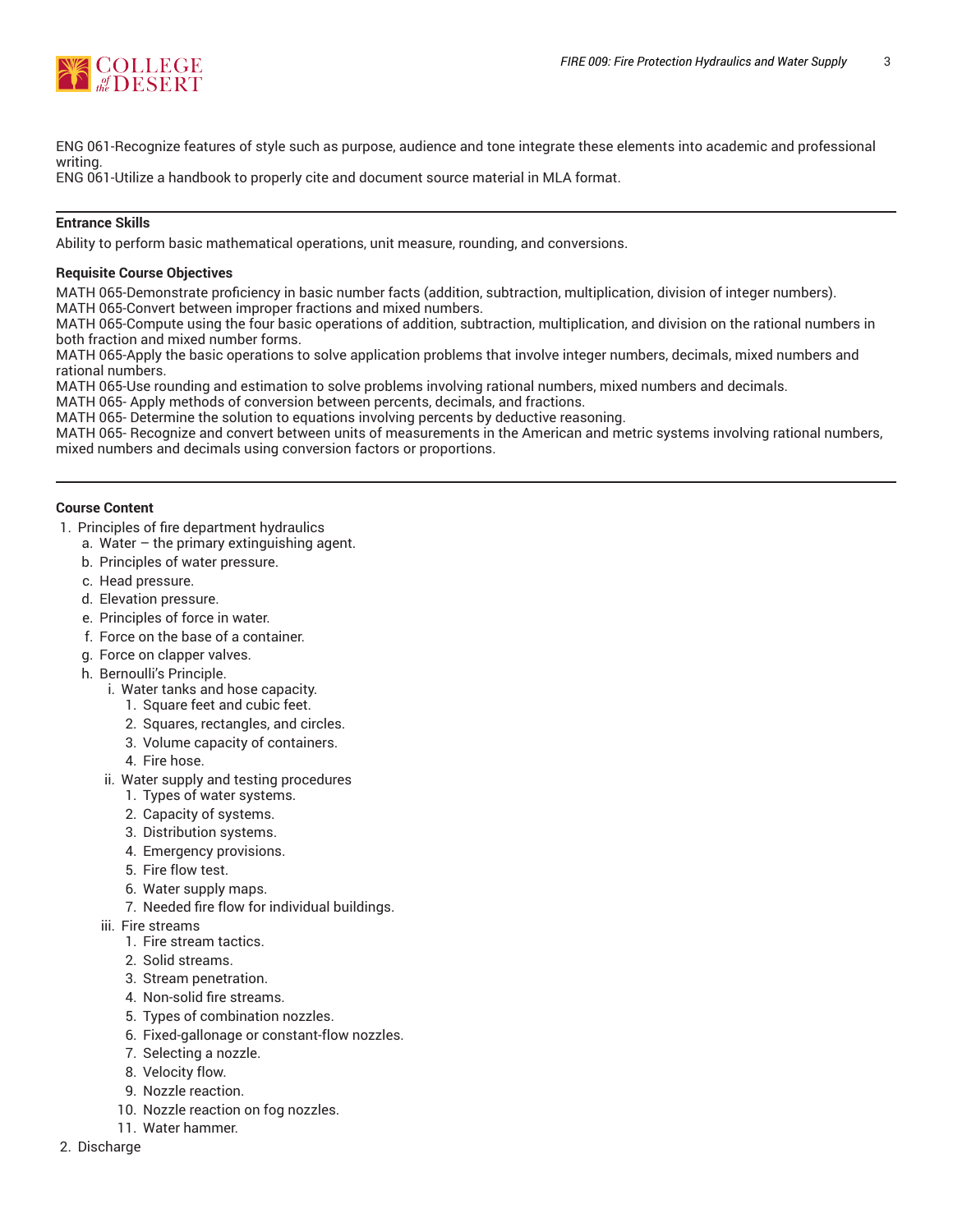

- a. Fire sprinkler systems.
- b. Types of systems.
- c. Water supply.
- d. Sprinkler heads.
- e. Sprinkler head discharge.
- f. Other major sprinkler system components.
- g. Fire department operations.
- h. Standpipe systems.
- i. Development of a discharge formula.
- j. Estimating the flow from a hydrant outlet.
- k. Comparing discharge.
- l. Equivalent nozzle diameter.
- 3. Friction loss principles and application
	- a. Friction loss principles.
	- b. The friction loss formula.
- 4. Required pump discharge pressure
	- a. Development of the required pump discharge formula.
	- b. Required pump discharge pressure problems.
- 5. Unusual and complex problems
	- a. Understanding the attack pumper.
	- b. Unusual problems.
	- c. Complex problems.
- 6. Pumps, pump accessories, and drafting operations
	- a. Main pumps.
	- b. Booster pumps.
	- c. Priming pumps.
	- d. The theory of positive-displacement pumps.
	- e. The theoretical discharge of a positive-displacement pump.
	- f. Types of positive-displacement pumps.
	- g. Centrifugal pumps.
	- h. Inspection tests.
	- i. The service test.
	- j. Troubleshooting.
	- k. Pump accessories.
	- l. Pump safety items.
	- m. Technological advances.
	- n. Drafting operations.
	- o. Drafting from a broken connection.
- 7. Relay operations
	- a. Pumpers used in relay operations.
	- b. Factors to be considered in relay operations.
	- c. Small-quantity operations.
	- d. Large-quantity operations.
	- e. Adjusting the planned relay.
	- f. Operational considerations.
	- g. Simplified relay operations.
- 8. Fire ground hydraulics
	- a. The pump discharge e#ect on nozzle pressure.
	- b. Initial pressures.
	- c. The tip in use.
	- d. The length of the line.
	- e. Standards and allowances for handheld lines.
	- f. Fog nozzles.
	- g. Solving problems for handheld lines.
	- h. Master streams.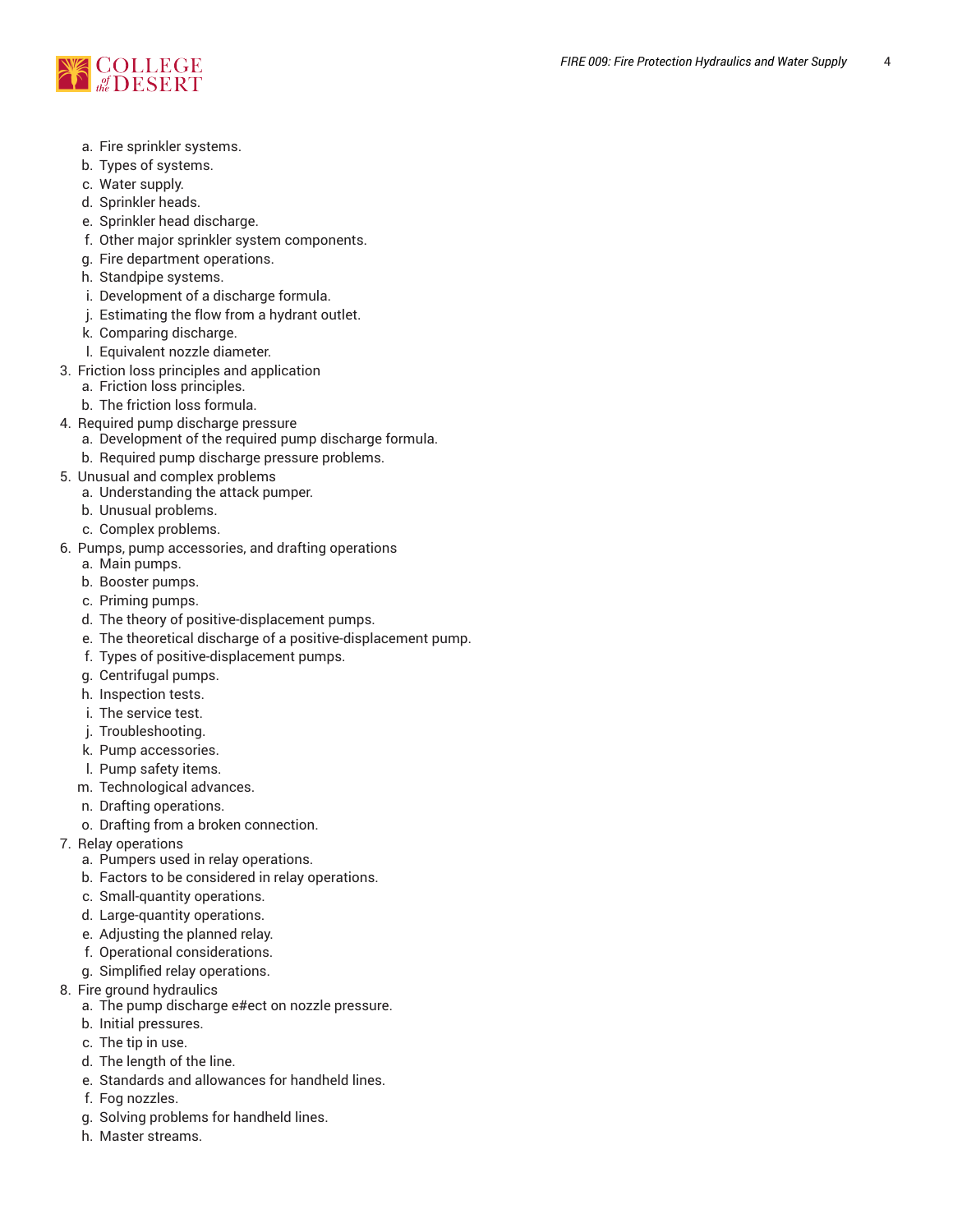

- i. Using a reference chart.
- j. The hand method for determining friction loss in hose.

#### **Course Objectives**

|             | <b>Objectives</b>                                                                                                                     |  |
|-------------|---------------------------------------------------------------------------------------------------------------------------------------|--|
| Objective 1 | Apply the application of mathematics and physics to the movement of water in fire suppression activities.                             |  |
| Objective 2 | Analyze community fire flow demand criteria.                                                                                          |  |
| Objective 3 | Demonstrate, through problem solving, the understanding of the principles of forces that affect water, both at rest and<br>in motion. |  |
| Objective 4 | Discuss the various types of fire pumps.                                                                                              |  |
| Objective 5 | Apply water hydraulic principles.                                                                                                     |  |
| Objective 6 | Demonstrate knowledge of water hydraulics as it relates to fire protection.                                                           |  |

#### **Student Learning Outcomes**

|           | Upon satisfactory completion of this course, students will be able to:                                   |
|-----------|----------------------------------------------------------------------------------------------------------|
| Outcome 1 | Identify the design principles of fire service pumping apparatus.                                        |
| Outcome 2 | Apply the principles of mathematics and physics to the movement of water in fire suppression activities. |
| Outcome 3 | Describe the various types of water distribution systems.                                                |

## **Methods of Instruction**

| <b>Method</b>                             | Please provide a description or examples of how each instructional<br>method will be used in this course.               |                                                                    |  |  |
|-------------------------------------------|-------------------------------------------------------------------------------------------------------------------------|--------------------------------------------------------------------|--|--|
| Lecture                                   | Classroom lectures pertaining to each chapter.                                                                          |                                                                    |  |  |
| Technology-based instruction              | Calculate hydraulic formulas.                                                                                           |                                                                    |  |  |
| Demonstration, Repetition/Practice        |                                                                                                                         | Repetition and practice of mathematical equations.                 |  |  |
| Participation                             |                                                                                                                         | Student participation in solving hydraulic formulas.               |  |  |
| Activity                                  |                                                                                                                         | Group activities of calculating scenario based hydraulic formulas. |  |  |
| <b>Methods of Evaluation</b>              |                                                                                                                         |                                                                    |  |  |
| <b>Method</b>                             | Please provide a description or examples of how<br>each evaluation method will be used in this course.                  | <b>Type of Assignment</b>                                          |  |  |
| Tests/Quizzes/Examinations                | Complete 14 chapter quizzes in class and practice<br>quizzes for homework provides knowledge<br>retention.              | In and Out of Class                                                |  |  |
| Computational/problem-solving evaluations | Complete 14 chapter workbook assignments will<br>provide foundation from which student learning will<br>be established. | In and Out of Class                                                |  |  |
| Written homework                          | Computation homework of hydraulic formulas<br>provide basis of student comprehension.                                   | Out of Class Only                                                  |  |  |
| Self-paced testing, Student preparation   | Complete 14 Chapter Pre-Assessment chapter                                                                              | Out of Class Only                                                  |  |  |

of content.

assignments provides initial student understanding

#### **Assignments**

#### **Other In-class Assignments**

- 1. Classroom participation
- 2. Review of handouts and case studies
- 3. Review weekly chapter content in textbook
- 4. Practice computation of mathematical equations

#### **Other Out-of-class Assignments**

- 1. Read weekly textbook chapters (25-30 pages) and review additional handouts
- 2. Complete 14 workbook assignments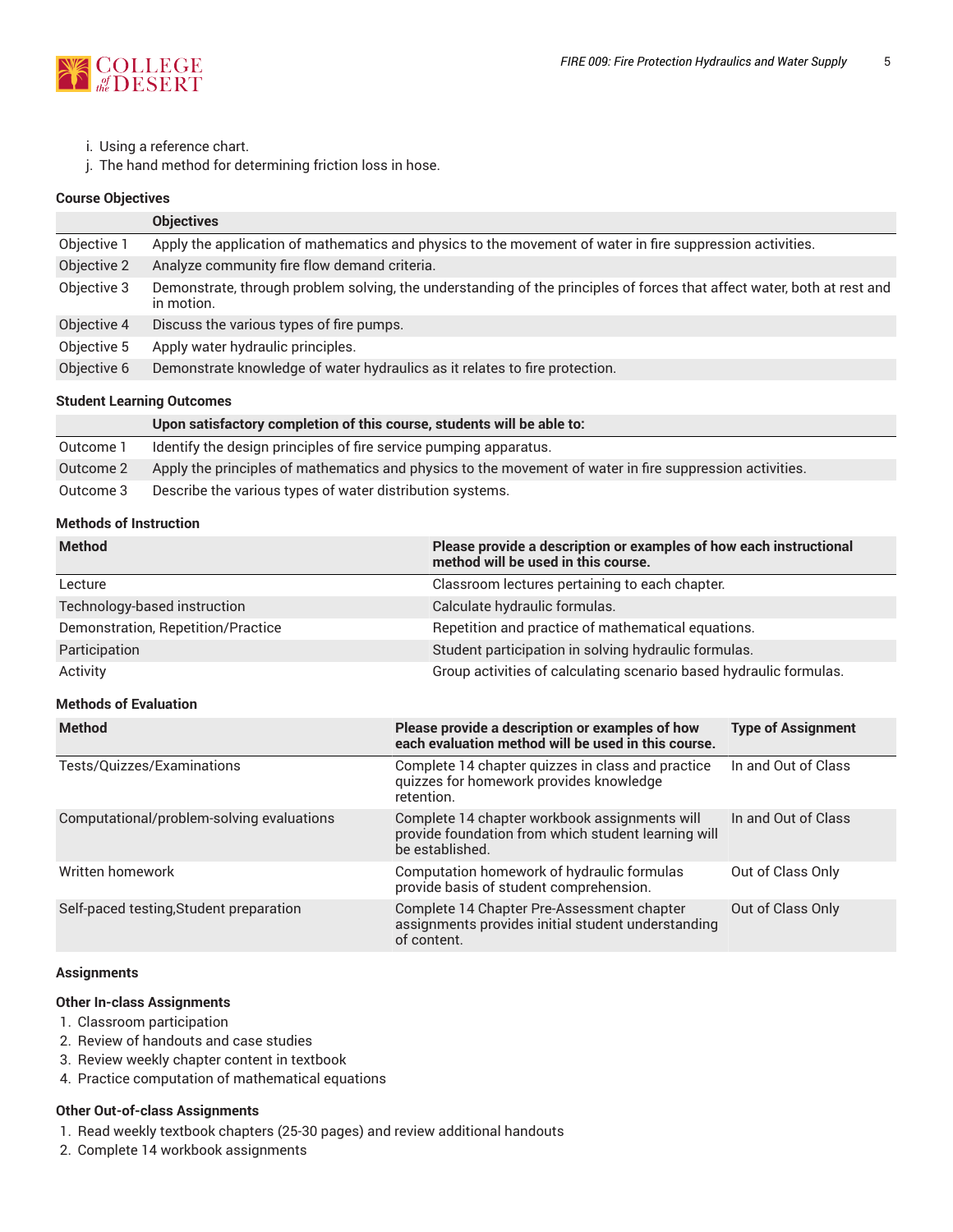

- 3. Memorize and practice application of hydraulic formulas
- 4. Practice computation of mathematical equations

## **Grade Methods**

Letter Grade Only

## **MIS Course Data**

**CIP Code** 43.0203 - Fire Science/Fire-fighting.

**TOP Code** 213300 - Fire Technology

**SAM Code** C - Clearly Occupational

**Basic Skills Status** Not Basic Skills

**Prior College Level** Not applicable

**Cooperative Work Experience** Not a Coop Course

**Course Classification Status** Credit Course

**Approved Special Class** Not special class

**Noncredit Category** Not Applicable, Credit Course

**Funding Agency Category** Not Applicable

**Program Status** Program Applicable

**Transfer Status** Not transferable

**Allow Audit** No

**Repeatability** No

**Materials Fee** No

**Additional Fees?** No

# **Approvals**

**Curriculum Committee Approval Date** 10/01/2019